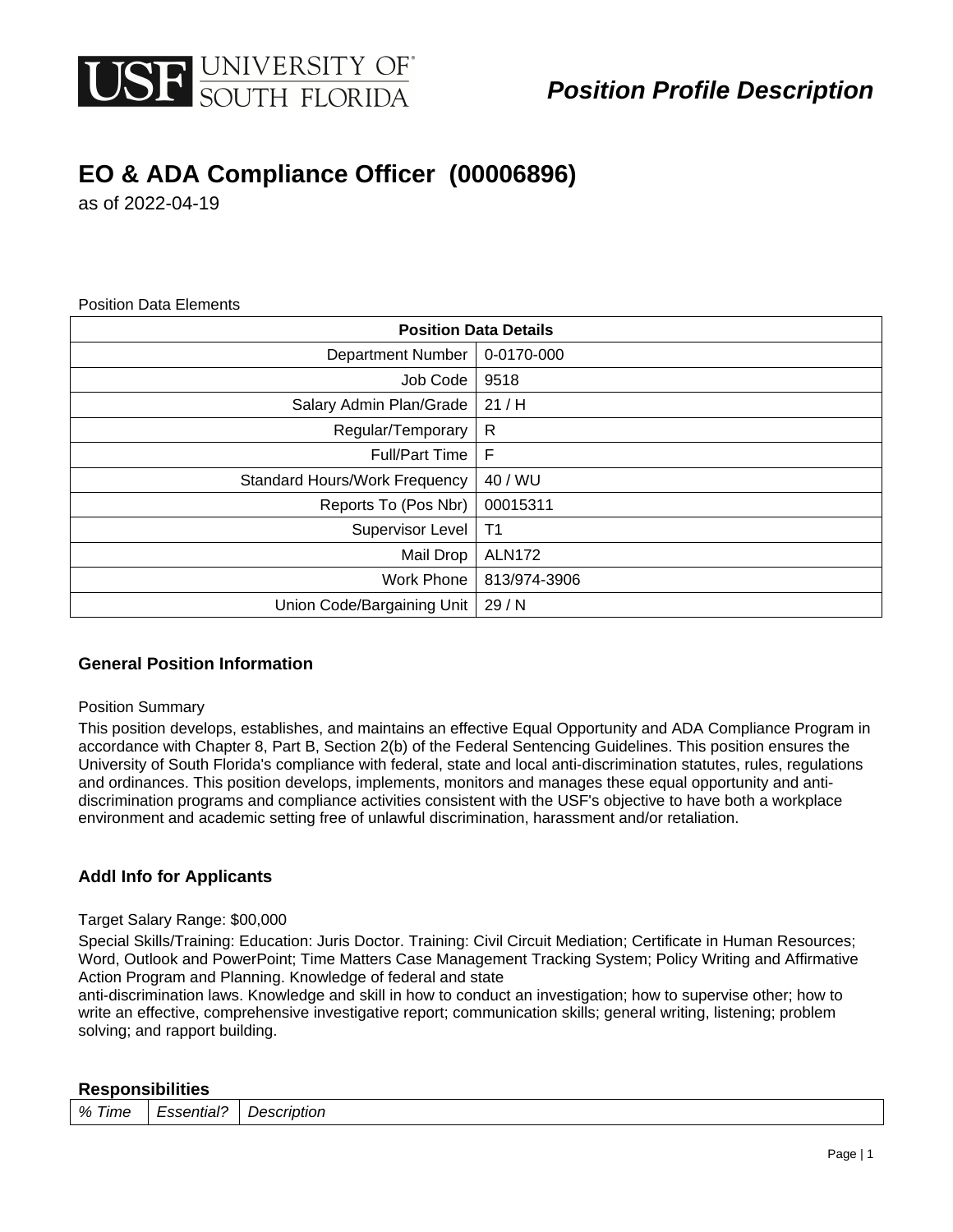# USE UNIVERSITY OF

| 30 | Y | Monitors, develops and revises the Equal Opportunity (EO) operational practices,<br>procedures and webpages. Plans, develops, implements and evaluates the University's<br>equal opportunity programs including, but not limited to, preparing critical compliance<br>reporting, oversight and management. Duties include data collection, drafting, and<br>publication of USF's annual Affirmative Action Plan (AAP) and its implementation; drafting<br>and submitting the Federal VETS 4212 report; and completing Federal Civil Rights Forms<br>Checklists for various USF departments.                                                                                                                                                                                                                                                                                                                                                                                                                                                                                                                                                                                                                                                                                                                               |
|----|---|---------------------------------------------------------------------------------------------------------------------------------------------------------------------------------------------------------------------------------------------------------------------------------------------------------------------------------------------------------------------------------------------------------------------------------------------------------------------------------------------------------------------------------------------------------------------------------------------------------------------------------------------------------------------------------------------------------------------------------------------------------------------------------------------------------------------------------------------------------------------------------------------------------------------------------------------------------------------------------------------------------------------------------------------------------------------------------------------------------------------------------------------------------------------------------------------------------------------------------------------------------------------------------------------------------------------------|
| 15 | Y | Analyzes and determines the equal opportunity and educational development training<br>needs as it relates to the equal opportunity policies of USF. Develops and facilitates<br>various anti-discrimination trainings for the University's employees. Provides advice and<br>counseling to students, staff and faculty regarding employment discrimination laws, equal<br>opportunity and best practices regarding anti-discrimination. Provides guidance to EO<br>Liaisons regarding USF recruitment and selection concerns. Analyzes and problem solves<br>departmental EO concerns.                                                                                                                                                                                                                                                                                                                                                                                                                                                                                                                                                                                                                                                                                                                                    |
| 25 | Y | Oversees, administers, and assigns intakes, investigation, complaints, compliance<br>reviews, and departmental unit reviews. Oversees and administers the contractual<br>relationship between EO and ADA Compliance Program and external investigators. Acts<br>as the central point of coordination for external investigators, site visitors, and internal<br>audits of the EO and ADA Compliance Program. Oversees USF?s recruitment and<br>selection audit process. Develops and revises as needed USF's EO complaint process.<br>Responds to public records requests. Enters data into and manages the complaint<br>tracking system. Generates reports from the complaint tracking system as well as<br>reviewing this data for patterns of discriminatory practice. Conducts investigations and<br>writes investigative reports. Implements the University's EO policies.                                                                                                                                                                                                                                                                                                                                                                                                                                           |
| 15 | Υ | Oversees and manages the ADA Coordinator as well as the overall USF ADA Compliance<br>Program. ADA Compliance Program activities include staying abreast of federal, state and<br>local disability based statutes, policies, rules and regulations; providing training to<br>students and employees regarding compliance with disability based laws and regulations;<br>providing advice and guidance to students and employees regarding disability based<br>concerns and issues; conducting investigations into allegations of disability based<br>discrimination or harassment; reviewing disability based policies and procedures to ensure<br>they comply with federal, state and local disability laws and regulations; and coordinating<br>with internal stakeholders as well as external agencies. Oversees the Chair of the<br>Physical Accessibility Workgroup that addresses University wide disability access issues.<br>Oversees the site reviews of existing and new building construction for structural disability<br>access issues. Evaluates and recommends practices and policies affecting persons with<br>disabilities. Interacts with Facilities Planning, Human Resources, General Counsel, and<br>Student Accessibility Services to ensure effective disability-based programs and<br>procedures. |
| 10 | Y | Designated as the Title VI Coordinator. Oversees and manages the Title VI program.<br>Oversees the investigation of Title VI complaints. Plans, develops and implements<br>practices and policies for individuals with Limited English Proficiency to effectively access<br>USF programs, activities and services. Reports Title VI activities to federal government as<br>needed. Stays abreast of updates and changes to the federal Title VI statute and<br>corresponding case law.                                                                                                                                                                                                                                                                                                                                                                                                                                                                                                                                                                                                                                                                                                                                                                                                                                    |
| 5  | Y | Performs other duties as assigned.                                                                                                                                                                                                                                                                                                                                                                                                                                                                                                                                                                                                                                                                                                                                                                                                                                                                                                                                                                                                                                                                                                                                                                                                                                                                                        |

### **Work Environment (Normal)**

Office or other indoor work area -- 100%